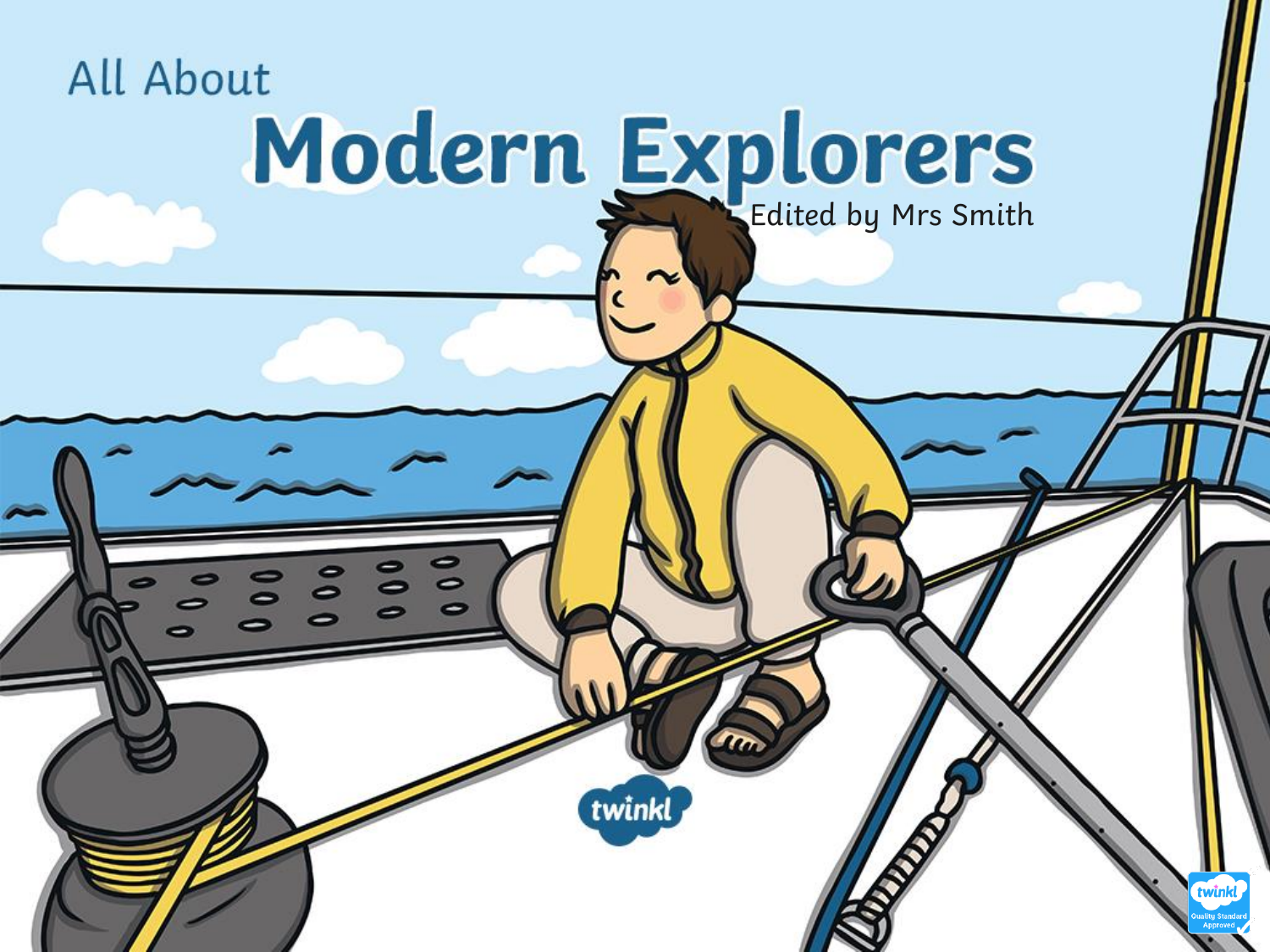## **Ellen MacArthur**

Ellen MacArthur is a British sailor. She was born in 1976, in a small village in Derbyshire. Her first experience of sailing was when she was just a child – she went out to sea on her aunt's boat. From then on, Ellen wanted to get her own boat. So, she saved her school dinner money for three years and finally managed to buy her first boat.

After Ellen had finished school, she worked at a sailing school in Hull. At 17 years old, she bought another boat called Iduna.





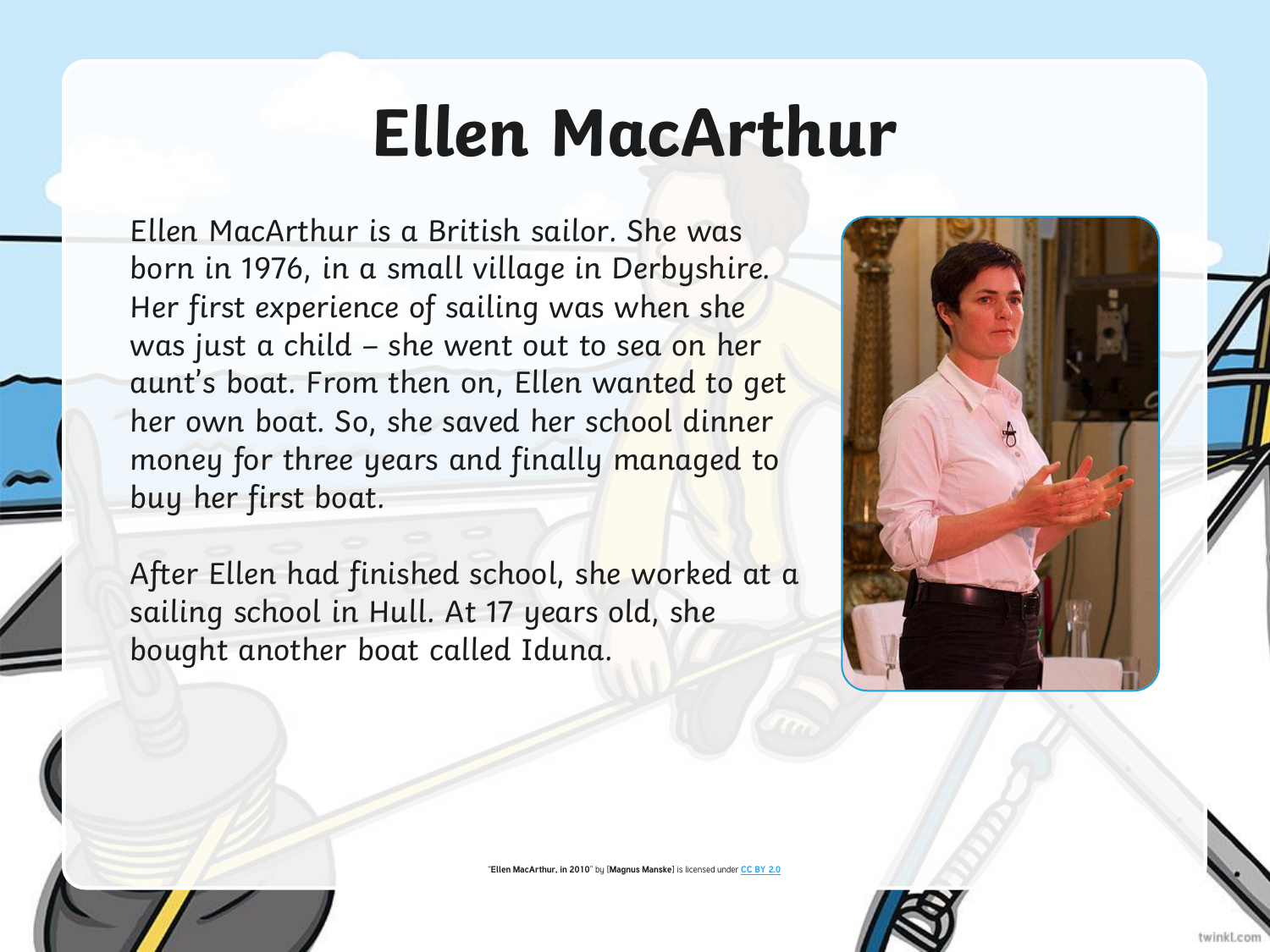# **Sailing Alone**

In 1995, aged 19 years old, Ellen sailed around Great Britain on her own.





twinkl.com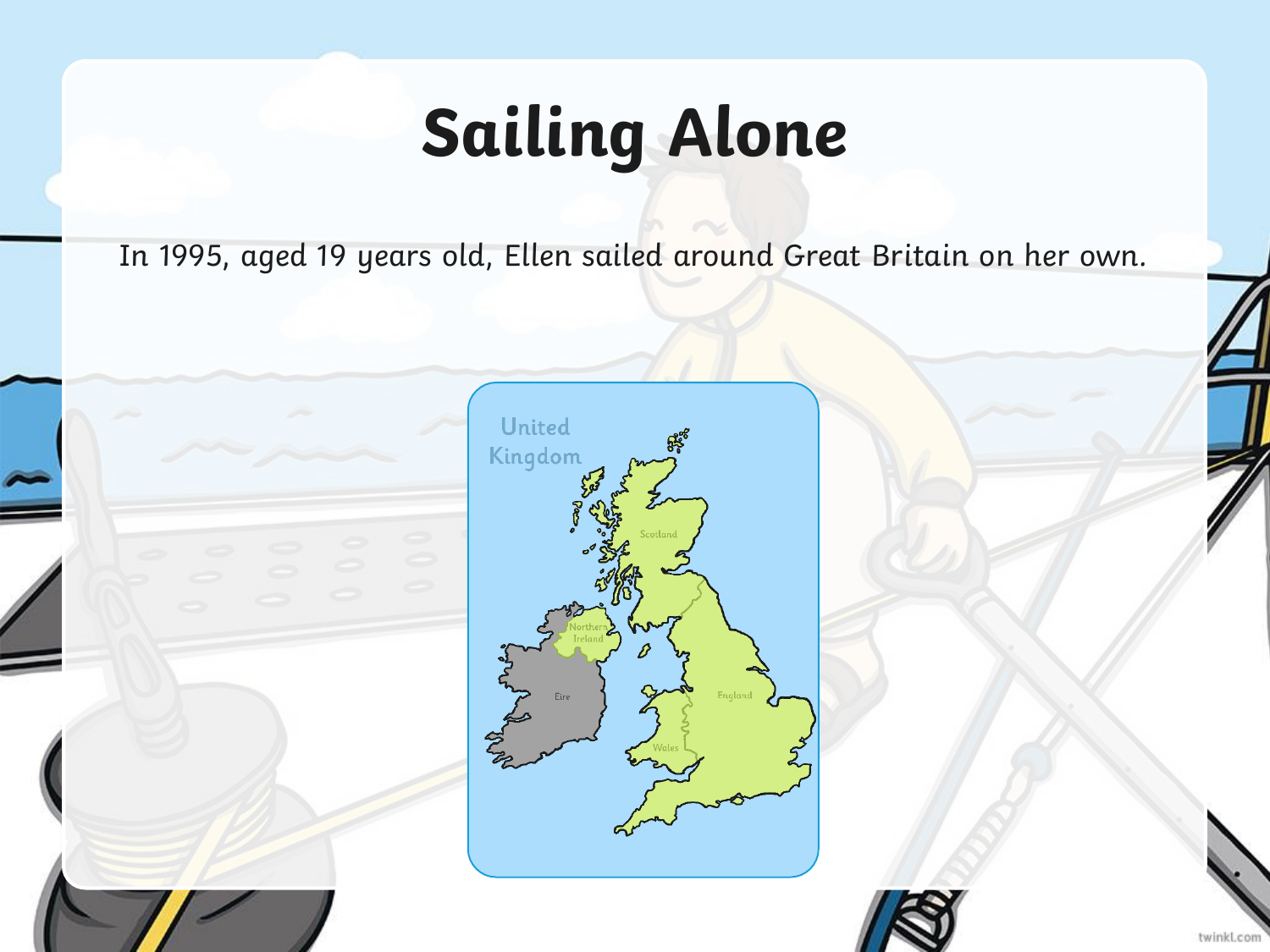#### **Around the World**

In 2004, Ellen set off on an even bigger adventure.

She sailed around the **whole world** on her own!

After 71 days, Ellen had sailed 26,000 miles and became the fastest person to sail around the world on their own.



Think About It

What sort of things do you think Ellen had to deal with while she sailed around the world with no one to help her?

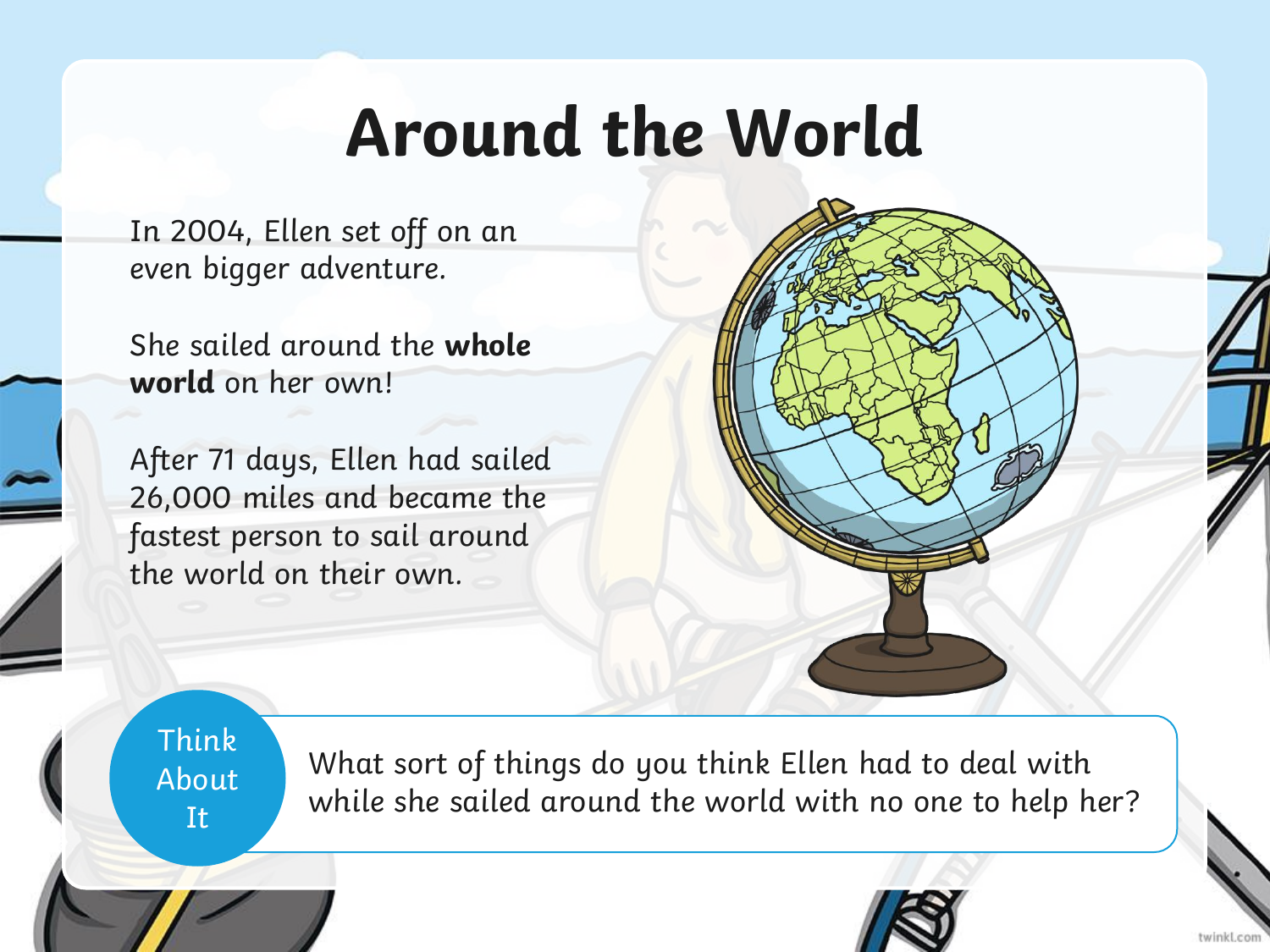#### **Dame Ellen MacArthur**

In 2005, Ellen was knighted by The Queen.

Ellen became **Dame Ellen MacArthur.**

Ellen has retired from professional sailing now.



twinkl.com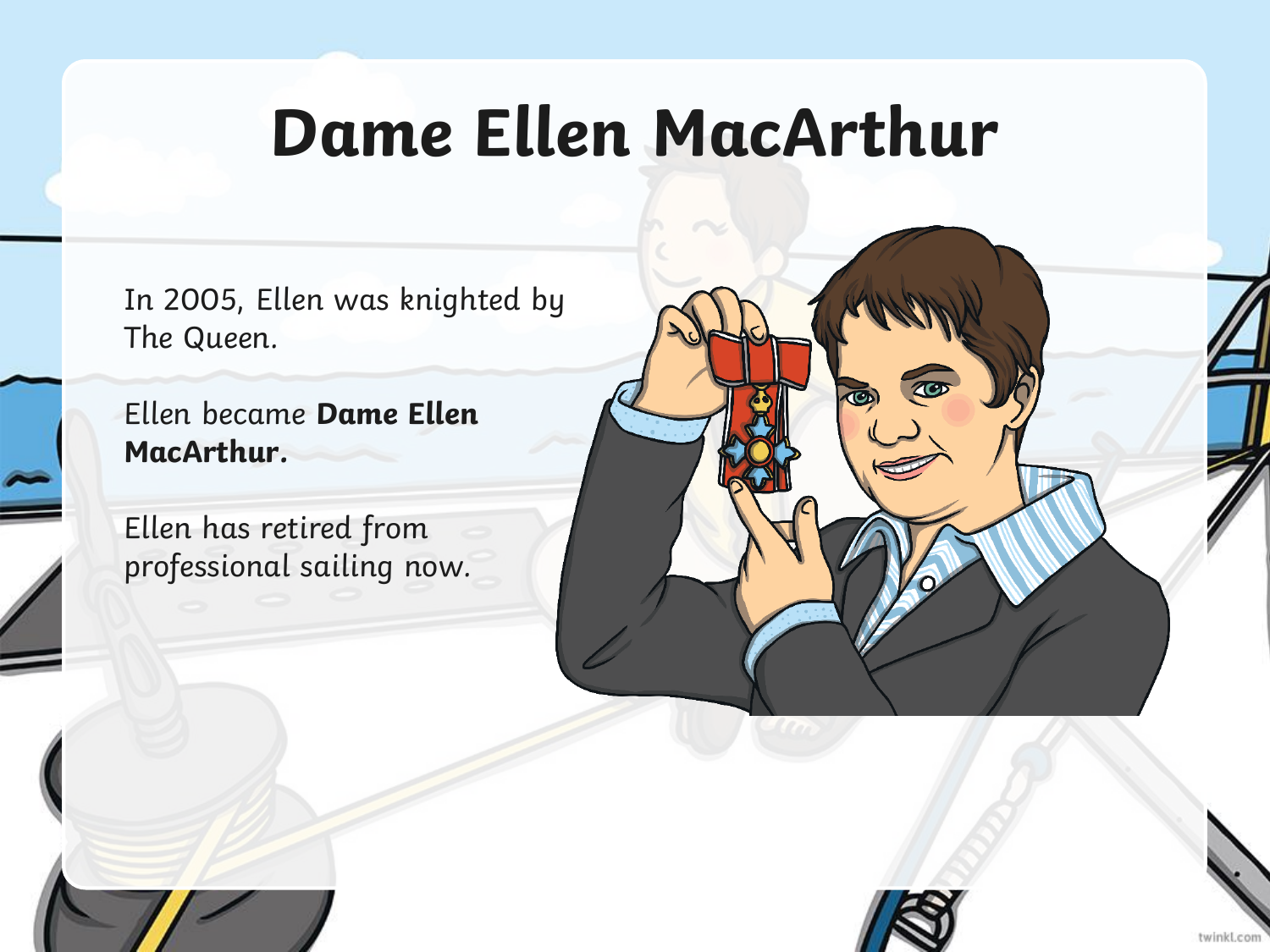## **David de Rothschild**

David de Rothschild is an explorer who works hard to raise awareness about environmental problems.

He was born in 1978.

In 2006, David became the youngest British person to reach both the North Pole in the Arctic and the South Pole in the Antarctic. He spent 100 days crossing the Arctic in extremely cold weather.



Think **About** It

What do you think travelling across the Arctic was like?



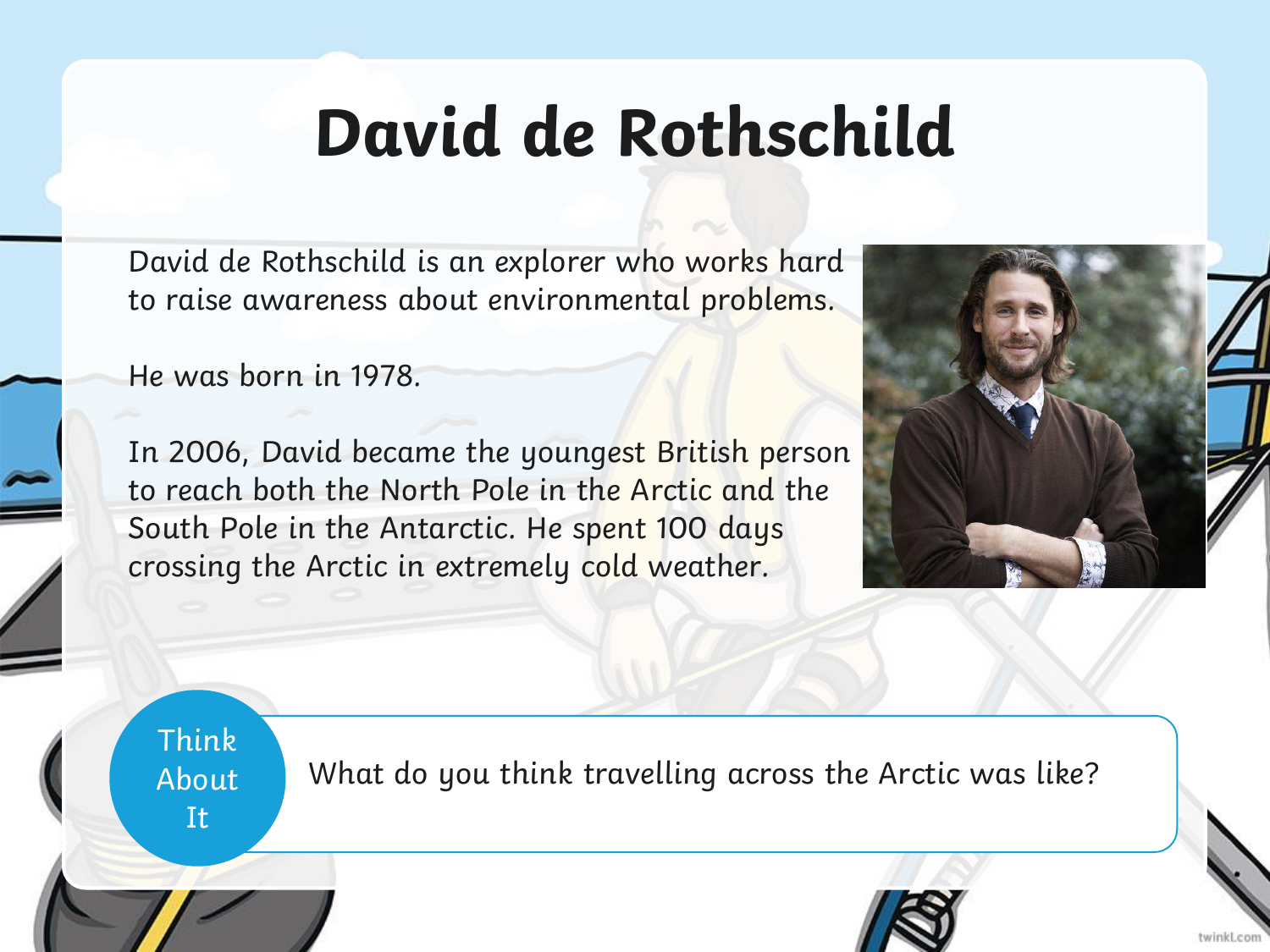#### **Greenland**

David was part of a team – they held the record for crossing the Greenland ice caps in the quickest amount of time.



Think About It

Which animals do you think David might have seen in the Arctic?



twinkl.com